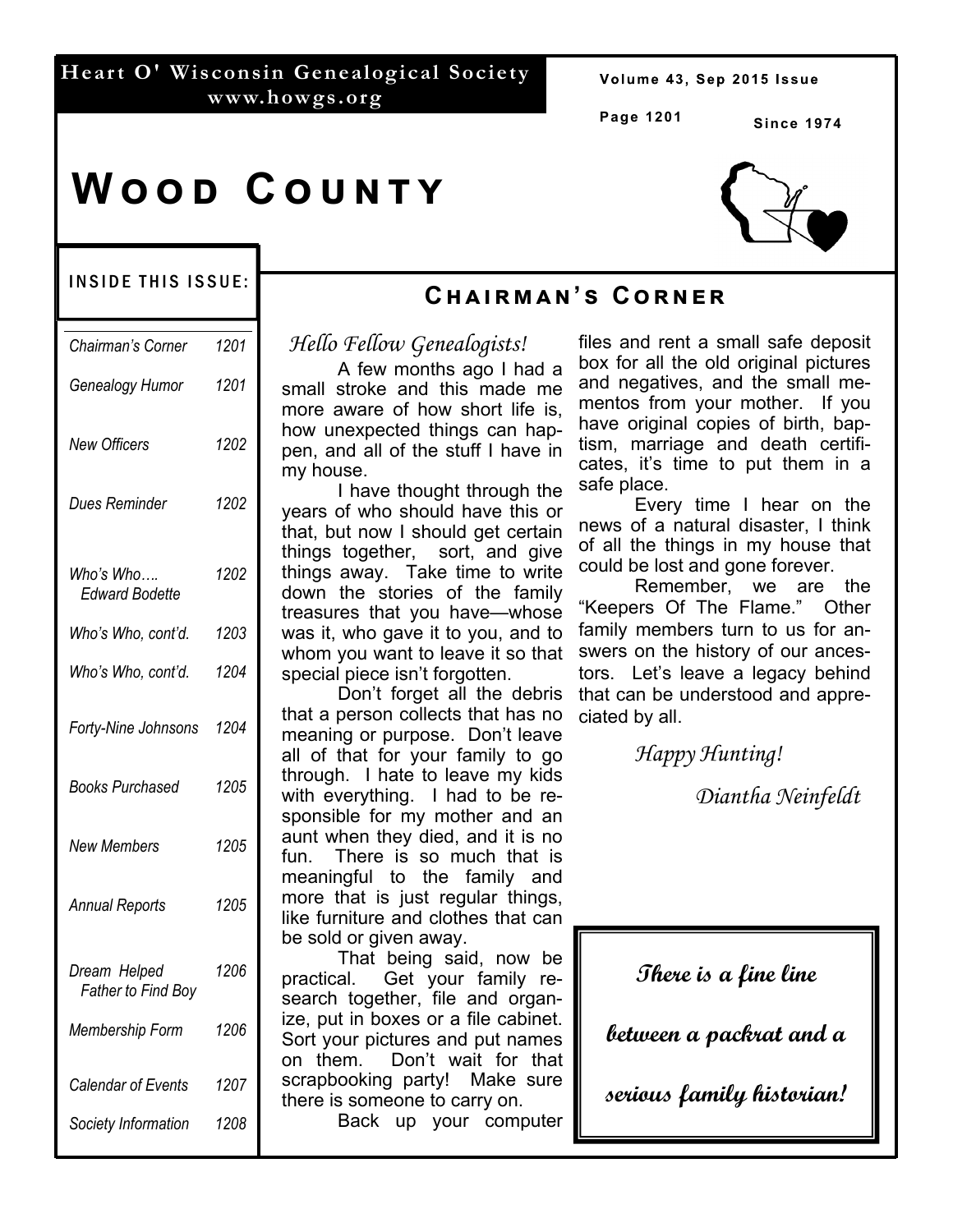# **Nඍ ඟ Oඎඎඑඋඍකඛ**

 Officers were voted in at the end of last year to take us on into the new year. Please help the officers out in any way that you can. Our society is only as strong as its members.

Chairman: Diantha Neinfeldt

Vice Chairman: Tina Krummel

Secretary: Doreen Dimick

Treasurer: Bev Polansky

Trustee: Karen McCarthy

# Dues!

 It's that time of year again—your annual dues are payable now. Our membership year runs from August 1 through July 31.

 Check your newsletter label. The line above your name has the expiration date of your membership. There is a membership form on page 1206 of this newsletter. Please check with Bev, our treasurer, on the status of your membership.

# $W$ **HO**'S WHO IN WISCONSIN RAPIDS: **EDWARD THEODORE BODETTE**

The subject of this sketch, Edward Theodore Bodette, was born in Three Rivers, Canada, November 9, 1846, and moved to Rochester, New York, with his parents at the age of six months, where the family lived until young Edward was ten years old. His father then decided to go West and started with his family for Grand Rapids, Wisconsin, but they got no farther than Fond du Lac, as they were unable to find the way to their destination. Mr. Bodette, secured a place with a private family for his wife, three sons, Elijah, Veloris, and Edward and two daughters, Agnes and Mary, and started out on horseback to find the way here. It took him just one week to make the trip, and on his return here, he again started out with his family bound for the desired haven. Mr. Bodette said, "We took the boat at Fond du Lac and went from there to Oshkosh and up the Wolf River to Gills Landing. From there we took the stage to Plover, where we again changed conveyances and finally landed here." He says there was one sight he will never forget. When they were crossing from Fond du Lac to Oshkosh, they saw a boat coming down the river, loaded with wood, with five or six teams of horses propelling it. He states that the sight was so unusual and queer to him that it still remains fresh in his memory.

#### *Didn't Like the West*

 The West did not appeal as strongly to Mr. Bodette's father as he had thought it would, and when early in the fall a team from Portage, delivering goods came to Grand Rapids, Mr. Bodette thought it a fine chance to start back East. So he packed up all his wordly goods, and with his family returned with the teamster to Portage from where they continued their journey until finally they reached Rochester again.

 Edward remained there until the spring of 1869, when he too fell prey to the lure of the West, and, securing a map of Wisconsin, studied it to find the most attractive place to locate, and finally decided that it would be Neillsville. He decided to go directly there. Mr. Bodette, in telling of his trip says, "I came as far as Black River Falls where, owing to the heavy snow, I found I would be obliged to wait at least three days before I could continue on my way to Neillsville, so I decided to go to New Lisbon. I stayed there for a week. While there, I was told that Wonewoc would be a fine location. I went there via the C.M.&St.P. Railway to Mauston and continued my journey to Wonewoc from there by stage. I found the place so dreary and desolate looking that I did not want to remain. I paid a man five dollars to take me back to Mauston the same night, from where I went back to New Lisbon again. I then decided to come back to Grand Rapids to see what

 *(Cont'd on Page 1203) (Cont'd from page 1202)* 

might be in store for me there. Being a shoemaker by trade, I was naturally interested in the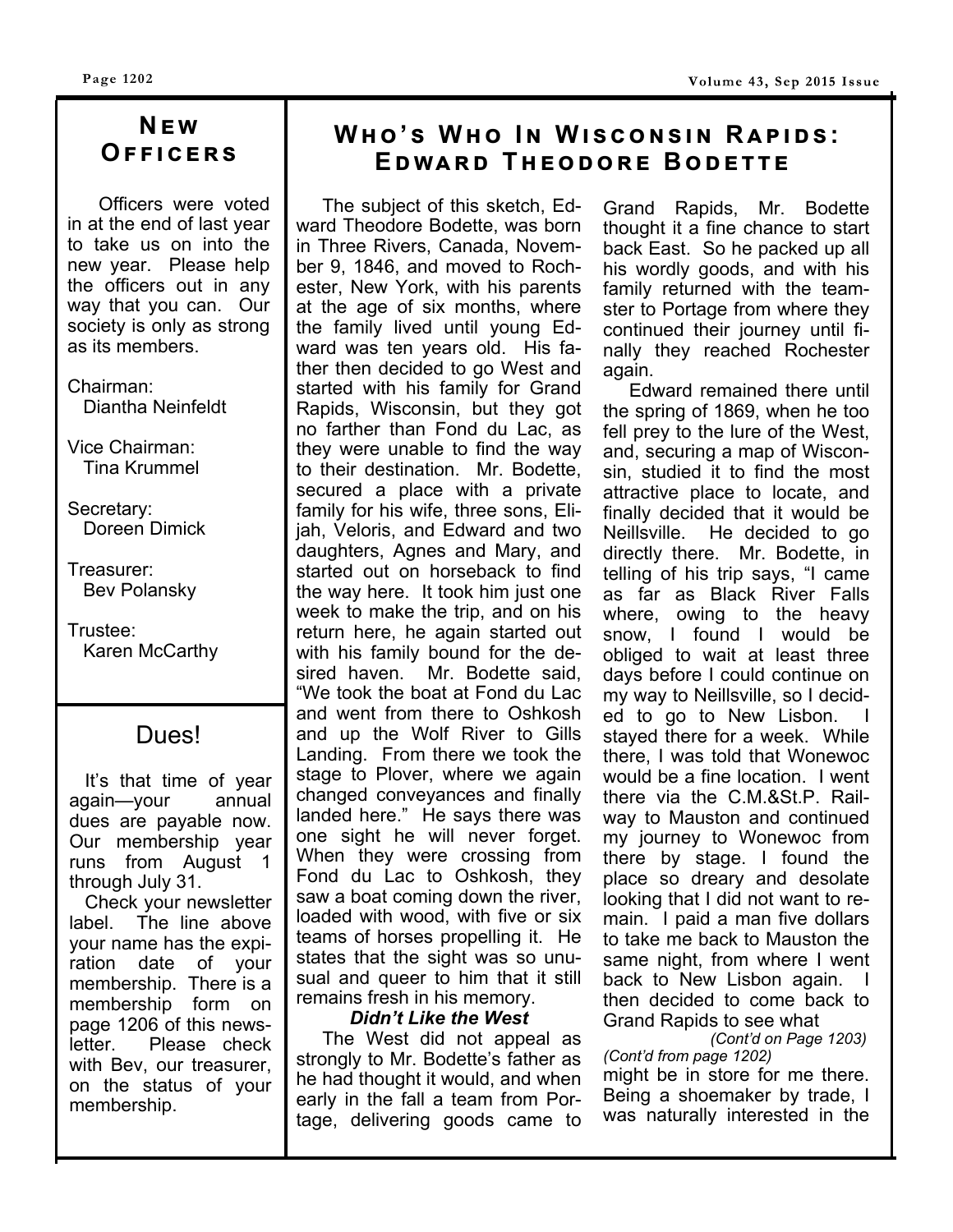# **Wඐ 'ඛ Wඐ , Eඌඟඉකඌ Bඌඍගගඍ, උඖග ' ඌ .**

shoe shops and went about to see how many were located in the village. I found the first one to be owned by Charles Belknap, which was located where Huntington's Garage is now built. I next visited William Balderston's little frame shop in the block where the amusement hall now stands. I then went farther down the street and found James D. LaBreche in a shop located where Weisel's Store now is.

#### *Entered Business*

 Mr. LaBreche and I formed a co-partnership and we ran the business together for three years and a half, when I bought his interest, and have continued working at my trade ever since.

 I lived at the Rablin Hotel, located where the Library now stands, and which was considered at this time to be one of the best hotels in the state outside of Milwaukee. The hotel was destroyed by fire in 1880, just two days previous to the big flood.

 The Reporter was the only newspaper here at that time. It was edited by James Ingraham, who had his office and printing room in the upper story of a building, which was located where the Gordon building now stands, and which was owned by C. W. White, who had a hardware store on the lower floor. W. S. Miller owned a general store where the Empire Saloon stands, a part of which is the original building. Next to that was a row of buildings owned by John and Antoine Arpin. The only one remaining now is occupied by the Weeks Marble Works. Peter Veterfuille had a grocery store in the Huntington building near the Witter Hotel. It was later enlarged and remodeled and still stands on the same ground. The little old Spafford frame building just south of the New Armory stood on the opposite side of the street where the new Engine House No. 1 is located. A block of frame buildings, called the Red Block because the buildings were all painted red, owned by George Neeves extended from where the Mason Saloon now is to Reiland's Butcher Shop.

#### *Recalls Old Stores*

 The next block was occupied by the Wisconsin Hotel, built by Henry Clinton. Next to that on the east side of it was Joseph Homer's general store, while next to that was H. B. Philleo's Drug Store, on the ground floor while the rooms on the second floor were used as a photographic gallery by Mr. Hall. J. D. Witter had an Exchange Bank in a small building where Beardsley's Grocery now stands. A building where the old Fournier Barber shop stands, next to Daly's Drug Store was occupied by Steve Snyder for a Meat Market on the lower floor, while the second floor was occupied by a dressmaking shop conducted by Miss M. G. Gordon.

 Charles Frisby owned a building where F. S. Gill's Paint Store now is which he used and occupied as a Furniture and Undertaking shop. Abner Atwood occupied a building just to the East as a Barber Shop and just beyond was a Wagon Shop run by Lucian Berard, Sr., I. L. Mosher occupied the building in which Brandt now has his Meat Market, where he conducted a general store. The small building next to Loock's Grocery Store now used as a Barber Shop was occupied by Horace Sweeney for a Tailor Shop and who also had a Livery Stable in the rear of the building. Just north of this was Henry Belanger's saloon, while in the building now occupied by the Penny Company was the Worthington Bank on the ground floor, and the Music Hall, above.

#### *Married In This City*

 In October, 1872, Edward Theodore Bodette was united in marriage to Bertha Zeaman of this city. Nine children were born to them, six of whom are still living, four sons, Joseph, Frank, William, and Edward, Jr.,

*(Cont'd on Page 1204) (Cont'd. from Page 1203)*  and two daughters, Mabel and Laura, all of whom are married and living here, with the exception of Laura, the only unmarried one, who lives in Hammond, Indiana, where she is employed by a publishing house.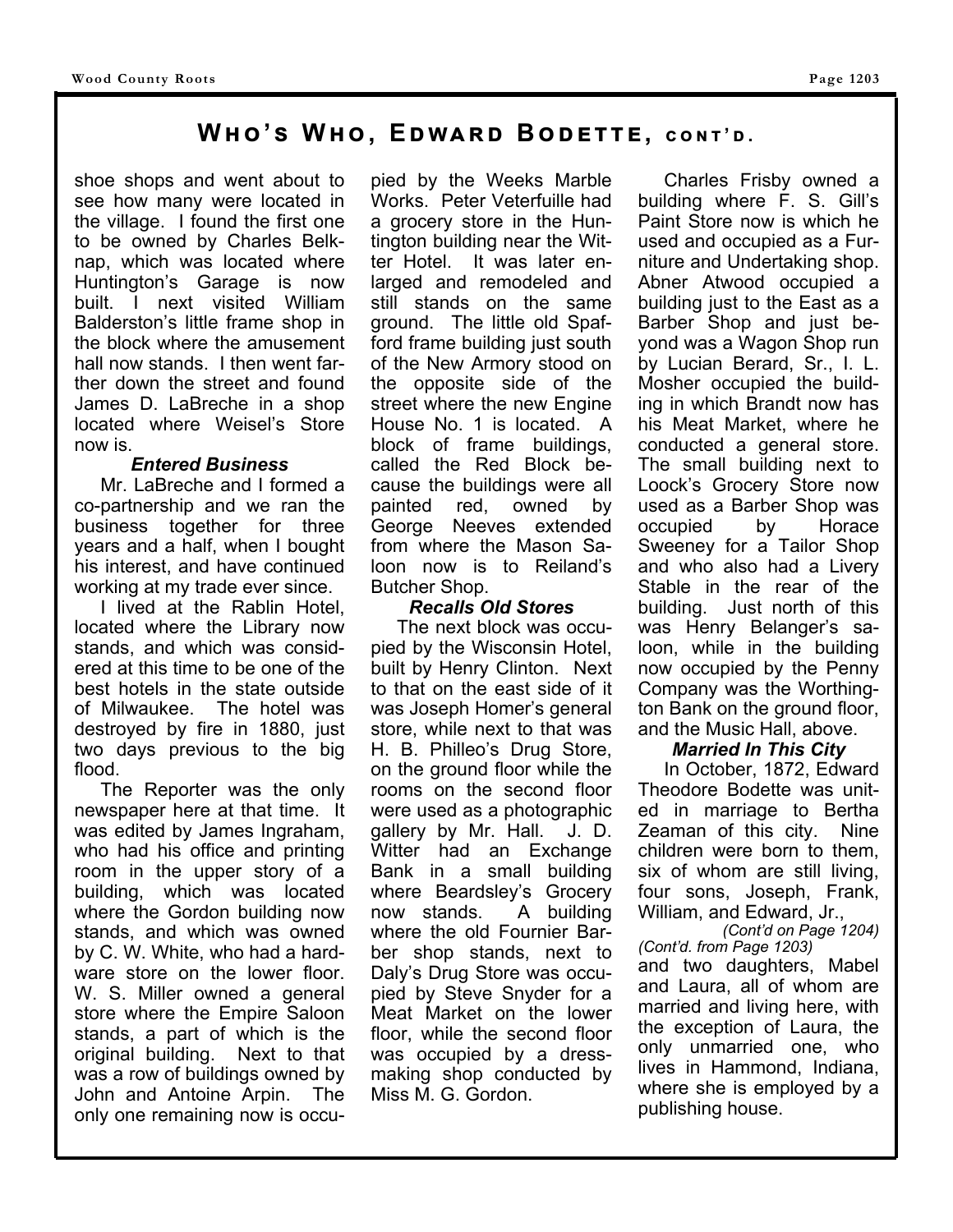#### $WHO'S WHO, CONT'D.$

Mr. Bodette is of the Catholic faith. He is not a member of any secret order or organization. He says he has always voted for the man he thought best fit to fill the office, irrespective of politics.

 Mr. Bodette said that, although he had not accumulated wealth, he had lived here in peace and contentment, and hoped to end his days in Wisconsin Rapids, where he is now the oldest business man in the city.

> *Wisconsin Rapids Daily Tribune Saturday, January 29, 1921*

#### Wood County Roots Editor Notes:

*Mr. Edward Bodette passed away Sunday, July 26, 1931, after developing pneumonia following eye surgery. He was the son of Nelson and Armina Bodette. His obituary, printed in the Wisconsin Rapids Daily Tribune on Monday, July 27, 1931, states that he married Bertha Zeaman on November 20, 1872. She was the daughter of Louis and Mary Zeaman of the Town of Sigel. The obituary also noted that he helped organize the volunteer fire department on the east side of Grand Rapids and was associated with it for many years.* 

*I just love these articles on Who's Who in Wisconsin Rapids. Besides giving lots of good genealogical information, a lot of the biographies go on to describe the early towns of Grand Rapids and Centralia. It is so neat to read all the descriptions of the buildings, the places of business, and the business men and women. I will be choosing more of them to reprint here within the pages of our newsletter. Let me know if there's one in particular you'd like to see printed.* 

*After seeing some of these published in our newsletter, McMillan Library added the list of them and an easy link on their website. Check it out.* 

#### $F$   $O$   $R$   $T$   $Y$  -  $N$  in Equidant Sons Are  $L$  **L ISTED
IN THE NEW DIRECTORY**

 The name of Johnson, one of the names listed most frequently on army rosters during the war, appears most frequently in the new Wisconsin Rapids directory that was recently published by the Sterling Directory Service Company. Forty-Nine Johnsons are listed while Smith, generally considered to be another common name, appears 29 times. War records show that the name of Jones was the third ranking name, but in this city only 4 are listed.

 Edmund Schaffenberger, Nekoosa, is the owner of the longest name listed and H. Gee, Wisconsin Rapids, has the shortest name. Joseph Freudenberger is the longest name listed from this city. According to the directory there are found in this community: ten Browns, ten Whites, three Greens, but the Blacks are missing. Fleas, Gumm, Hamm, Hatch, Fry, and Daisy Dill are a few of the odd names listed.

 The directory is a model in every respect, containing a classified business directory, a rural route directory, arranged both alphabetically and according to routes; a street guide, making it easy for the reader to locate the streets; a city directory, containing the names, addresses, telephone numbers, giving the occupation of the occupants and whether the house is owned or rented. The letters O. R. and B. placed after the names, show whether the residence is owned, rented, or is occupied as a boarding place by the person living there.

 The section headed miscellaneous information contains the names of the members of the city government, city council, fire department, police department, justices of the peace, board of health, board of public works, finance committee, and the water works committee.

> *The Daily Tribune Saturday, August 20, 1921*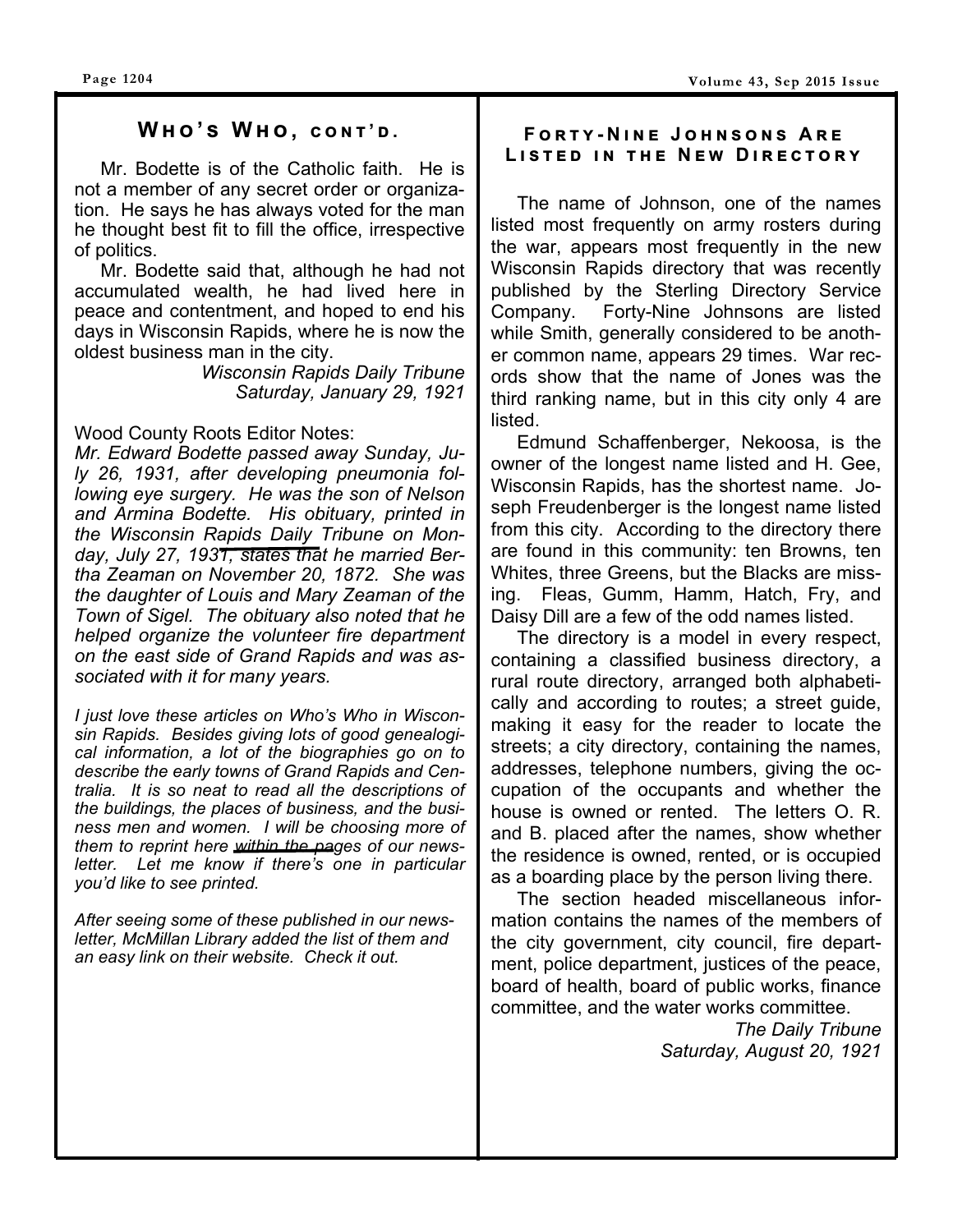# **BOOKS PURCHASED FOR MCMILLAN LIBRARY**

 The following books were purchased by our Society last year for placement at McMillan Memorial Library:

- Planters of the Commonwealth by Charles Edward Banks (2014)
- A Beginner's Guide to Online Genealogy: Learn How to Trace Your Family History and Discover Your Roots by Michael Dunn (2015)
- Genealogy Online for Dummies by April Leigh Helm (Revised 2014)
- From Where They Came To Where We Are, History of the Town of Grant, Portage County, Wisconsin, by Dorothy Raasch and Others (2014) (Donated by Dorothy Raasch)
- 3 Volume Set: Norwegians in America, Their History and Records by Ulvestad. (This is a translated version of the 1907 and 1913 editions.)

 Volume 1: (1825-1907) Sorted by geography in the USA and Canada and by first name (2010).

 Volume 2: (1825-1907) Sorted by occupation and 1,700 locations in Norway. Also in-

## **NEW MEMBERS**

 Back in March, Donna Ryterske joined our group. Yours truly missed her joining then but is making up for it now. She lives in Lily Lake, Illinois. Her e-mail address is kalloran@att.net. She is researching her great grandfather Joseph Walloch, 1868-1940. He married Rosalia Jankowska on June 23, 1890. He is buried at Holy Rosary Cemetery in Sigel. Keep watch in a future newsletter for an article by Donna about her ancestors in Wood County.

 We also welcome back Dennis Krause who has rejoined our ranks. Dennis was a member back in 1994. He had served as a Trustee during his previous membership. Dennis also did the survey of the photographic studios in this area. An article was published in the July 2005 newsletter about this survey. His e-mail is djkrause@wctc.net. Dennis lives in Nekoosa.

 Let's give a "Heart" welcome to both of these new members!

cludes Norwegians in the American Wars including the Civil War (2011).

 Volume 3: (1825-1913) Sorted by last name or paternal names. References Volumes 1 and 2. Also includes thousands of biographical sketches (for genealogy) (2012).

- Volume 1 is placed in memory of Neoma Maleski, a charter member.
- Volume 2 is placed in memory of John "Jack" Lukes, Jr.
- Volume 3 is placed in memory of Barbara Johnson.

Thanks to member Flores Gumz who heads up our Book Purchases Committee. She has been doing this for years and always does an excellent job. Thanks, Flores, for your hard work and dedication!

# **ANNUAL REPORTS**

 Trustees: The trustees turned in the most recent copy of the Cabinet inventories. This copy is kept by the secretary and available at all of our meetings. They are still looking for some annual reports prior to 1998, 2004- 2005, 2005-2006, and 2007-2008; the Policy & Procedures Manual; and the Historian's records.

Research: The Research Committee was taken over from Diantha Neinfeldt by Mary Moss. She reports she answered nine research requests. Since we have so many records on the web site, research requests have dropped off over the years.

Web Site: Some links on our web site had changed and these were updated, along with some of the wording. A quote was obtained for putting the newspaper index on our site, if it is decided that we should do that.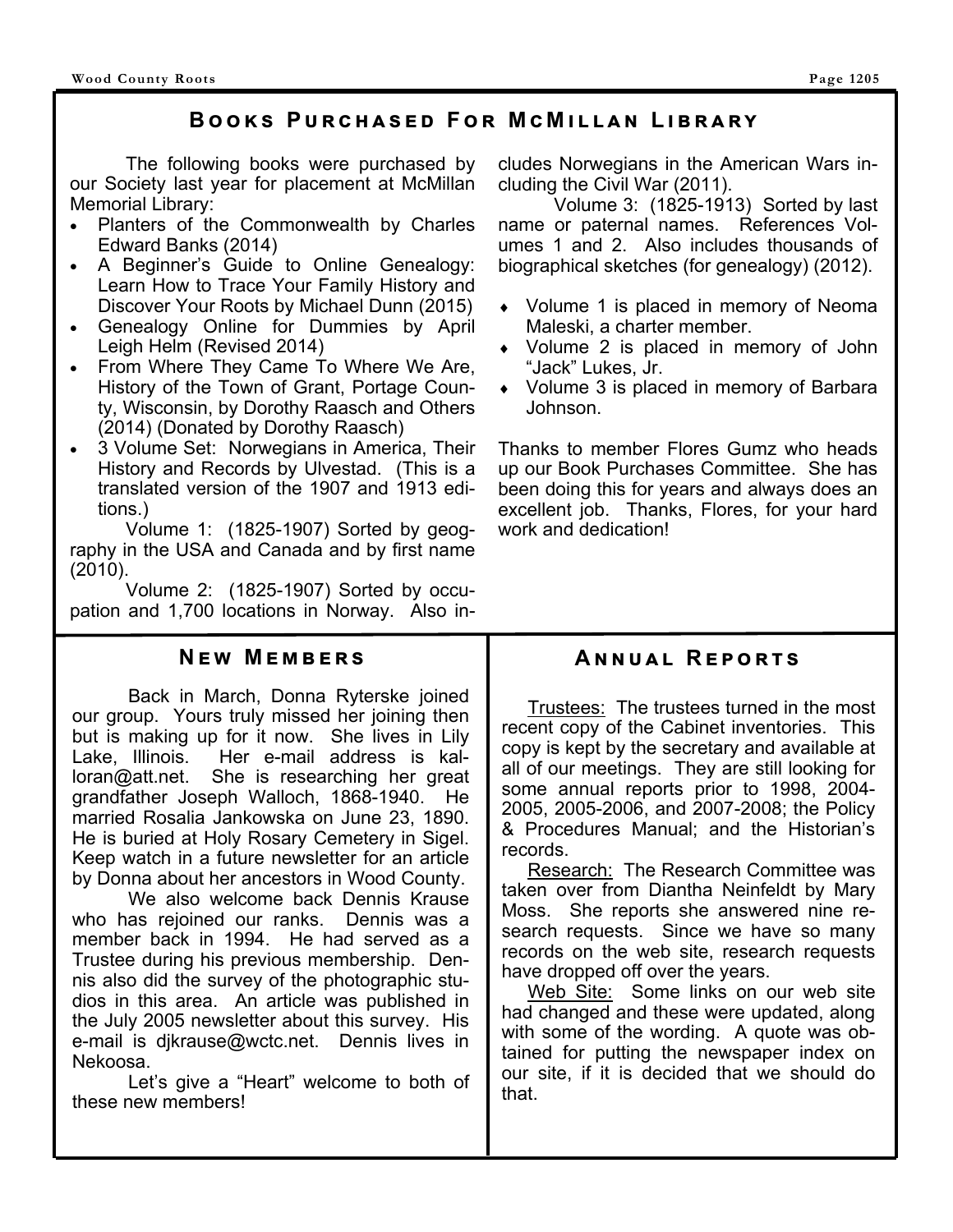# **DREAM HELPED FATHER TO FIND BOY**

 Nekoosa Tribune— Following directions received in a dream he had during the night and repeated again in the morning as though given by the little fellow himself, finally rewarded the persistent and faithful search for the body of Don Gavre who was drowned two weeks ago yesterday.

 S. Gavre, father of the lad, had planned on starting out Tuesday morning with a week's supply of food and a camping outfit and had all in readiness Monday evening for an early start Tuesday morning. He retired early and during the night dreamed that he was hunting for the boy and from an unknown source he received directions as to the exact location of the boy. It all seemed so real that he awoke. In the morning, he said, it seemed as that his boy was calling him, telling where he was and to look very carefully. It all seemed so uncanny but Mr. Gavre started out and when he had reached a sandbar in the river opposite the Bulgrin farm, New Rome, he found the location he dreamed of. An examination of a little cove, which was given as the place where the boy was, brought to an end a twoweek's suspense.

 The body was found almost buried in the sandbar, only the face showing in the water. The sand had even worked through the clothes of the lad. Mr. Gavre telephoned to his wife that he had been successful and Louis Simmet went down in his auto and brought both Mr. Gavre and the lad back. Funeral services were held Wednesday morning, at the Sacred Heart Church, Rev. Fr. Feldman officiating and interment made at Riverside Cemetery.

> *Donald J. Gavre Born March 28, 1916 Died May 7, 1919*

*Article from the front page of The Grand Rapids Tribune, May 29, 1919.*

| <b>MEMBERSHIP FORM</b>                            |  |  |  |  |
|---------------------------------------------------|--|--|--|--|
| DETACH AND MAIL WITH A CHECK FOR \$15 PAYABLE TO: |  |  |  |  |
| HEART O' WISCONSIN GENEALOGICAL SOCIETY           |  |  |  |  |
| P.O. Box 1565                                     |  |  |  |  |
| Wisconsin Rapids WI 54495-1565                    |  |  |  |  |

| Name:    |        |           |  |
|----------|--------|-----------|--|
| Address: |        |           |  |
| City:    | State: | Zip Code: |  |

Phone: (\_\_\_\_) \_\_\_\_\_\_\_\_\_\_\_\_\_\_\_\_\_\_\_\_\_\_\_\_\_\_ E-mail: \_\_\_\_\_\_\_\_\_\_\_\_\_\_\_\_\_\_\_\_\_\_\_\_\_\_\_\_\_\_\_\_\_\_\_\_\_\_\_\_

New members only: You may have one free surname search if you reside outside of Wood County, WI (a \$10 value).

Surname you would like researched:

The membership list is published once per year in the December newsletter. We ask that you give permission for us to publish your address, telephone number, and e-mail address by responding to the following questions. (Please clearly circle your answer; if no response is given, we will automatically publish): I wish to have the following published in the December newsletter: my address? Yes No; my phone number? Yes No; my e-mail address? Yes No

Members may submit one free query per year, which will be published in the Society's newsletter in order to contact others researching the same ancestors. It should be 50 words or less, not counting the name and address of the submitter. Members and non-members may submit additional queries at the rate of 10 cents per word.

Please enclose a self-addressed, stamped envelope if you want a membership card mailed to you. Thanks.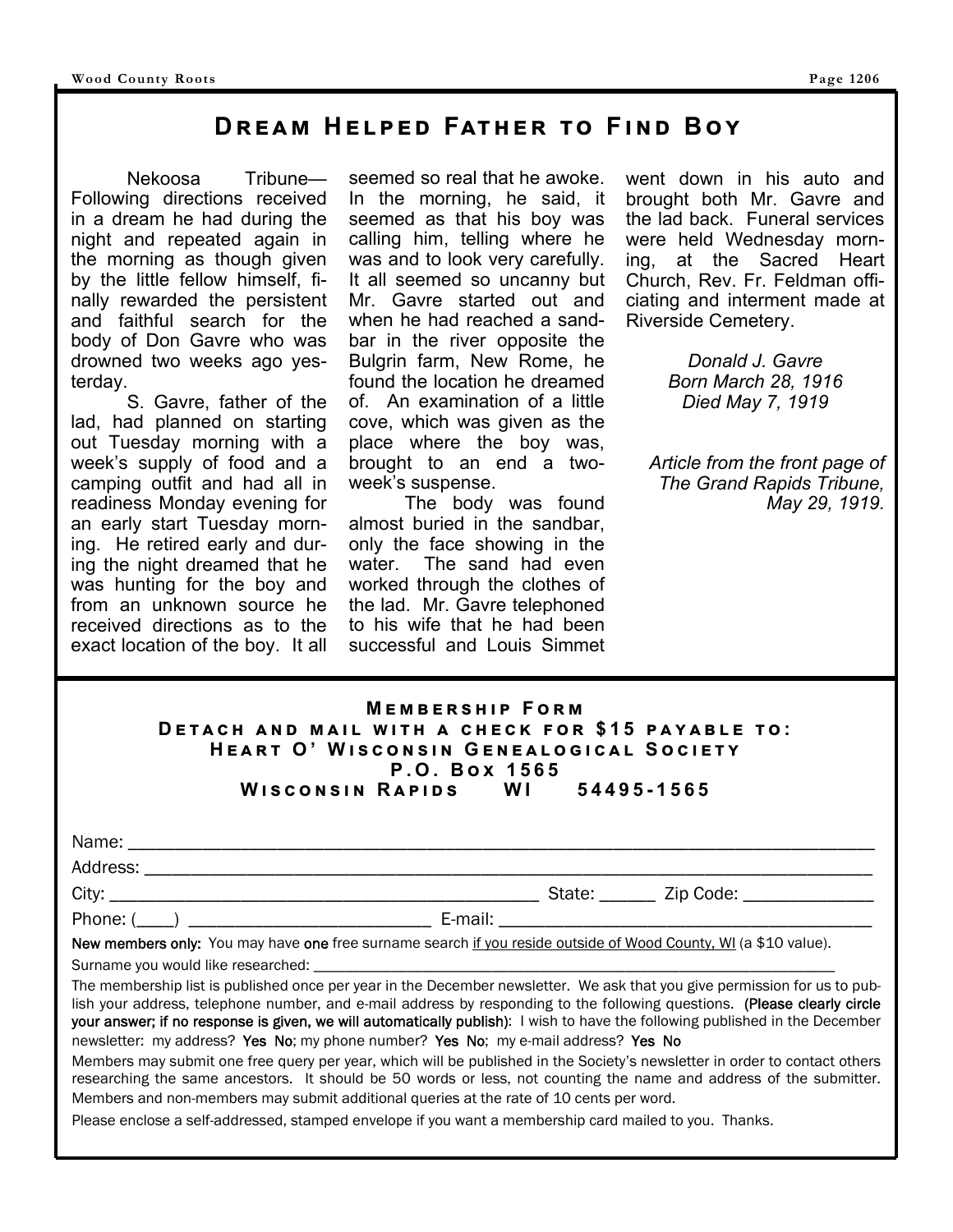# **CALENDAR OF EVENTS**

**8 Sep 2015 Heart O' Wisconsin Genealogical Society Meeting, 6:30 p.m., McMillan Memorial Library, Wisconsin Rapids, WI.** "What Did You Do Last Summer?" is the title of our program. More details to follow. Check our website at www.howgs.org.

**17-19 Sep 2015 FGS 2015 Regional Conference, Syracuse, New York.** Held in partnership with the New York State Family History Conference, the event kicks off with a Focus on Societies Day—a full day packed with sessions for society leaders, members, and those wanting to become more involved in societies. Go to www.fgs.org for more details and registration.

**13 Oct 2015 Heart O' Wisconsin Genealogical Society Meeting, 6:30 p.m., McMillan Memorial Library, Wisconsin Rapids, WI.** Ruth Steffen from the USWP Archives in Stevens Point will be joining us to update us on what's new in the archives.

**17 Oct 2015 Fall Seminar 2015, Wisconsin State Genealogical Society.** This event will be held at the Hotel Marshfield in Marshfield, WI. The main event will be Saturday. Details will be announced as they become available, or go to www.wsgs.org.

**10 Nov 2015 Heart O' Wisconsin Genealogical Society Meeting, 6:30 p.m., McMillan Memorial Library, Wisconsin Rapids, WI.** Local author, Ed Arendt, will discuss his research for the three books he wrote on old schoolhouses in Central Wisconsin—Wittenberg, Arbutus, and Plank Hill schools, all in the Town of Port Edwards.

**02 Dec 2015 Heart O' Wisconsin Genealogical Society Meeting, The Alexander House, Port Edwards, WI.** This will be our annual Christmas gathering. Please note the date change. More details to follow.

**8-9 Apr 2016 Wisconsin State Genealogical Society Gene-A-Rama.** This will be held at The Plaza Hotel & Suites, in Wausau, Wisconsin. More information coming soon. Stay tuned to www.wsgs.org.

**31 Aug-3 Sep 2016 FGS 2016 National Conference in Springfield, Illinois.** Celebrate FGS' 40th Anniversary as they return to the Land of Lincoln. Go to www.fgs.org for more information as it becomes available. Plan now to attend this nearby conference.

*If you're a member of WSGS, don't forget their very informative webinars which you, as a member, can access on their website at www.wsgs.org.*